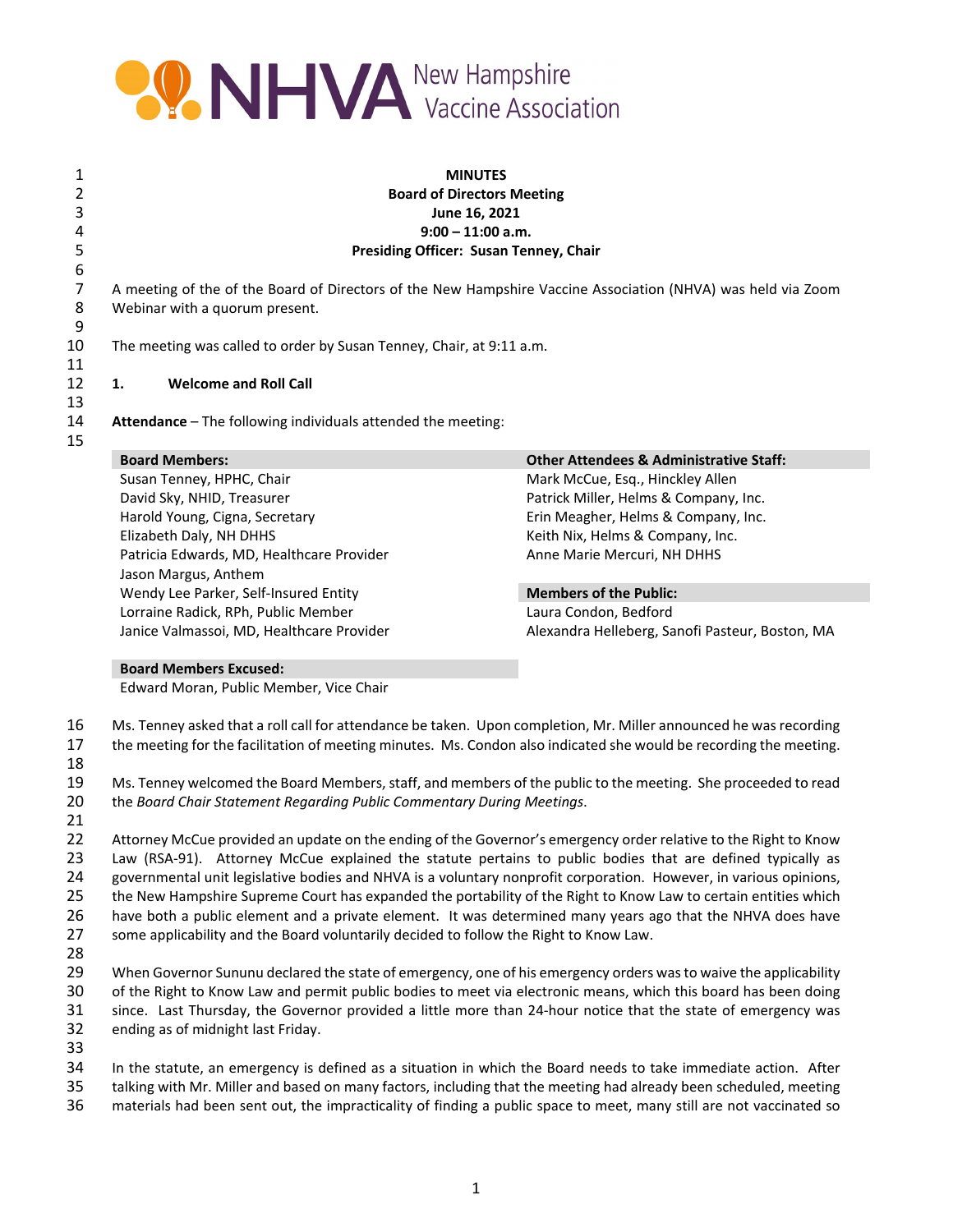

there isstill the question ofsafety and, more importantly, the fact that members of the public are able to participate,

 Attorney McCue concluded it was permissible for the Board to meet today by these electronic means understanding that in the future we will be going back to having at least a quorum of the board meeting at a physical location, at

which public members will be invited to attend.

Ms. Tenney thanked Attorney McCue for the explanation.

## **2. Annual Meeting of Members**

 Ms. Tenney called the annual meeting of members into session at 9:19am and provided the proxy submissions report. There were 13 carriers that voted, 14 that either abstained or chose not to participate, and 16 that did not respond to the proxy request. Overall, 78% of covered lives were represented in the votes received (375,748 lives), 13% (64,038 lives) abstained or chose to not participate and 9% (44,355 lives) did not respond. The breakdown for votes cast concluded with 125,191 votesfor Jason Margusfrom Anthem, 125,191 for Sue Tenney of Harvard Pilgrim, and the remaining 125,366 votes for Harold Young from Cigna.

 Attorney McCue reminded the group that named proxies now needed to cast the votes on behalf of the member carriers, and Ms. Tenney stated that an email vote took place in April 2021 to name Mr. Sky and herself as the proxies. Mr. Miller displayed page 14 of the meeting packet reflecting the votes received from all Board Members naming the proxies. 

 Mr. Sky stated that as a proxy on behalf of the member carriers, he casts 125,191 votes for Jason Margus from Anthem, 125,191 for Sue Tenney of Harvard Pilgrim, and 125,366 votes for Harold Young from Cigna.

| 60 |                            |                                   |                                |            |                                                                                                               |
|----|----------------------------|-----------------------------------|--------------------------------|------------|---------------------------------------------------------------------------------------------------------------|
| 61 |                            | <i><b>VOTE RECORDED:</b></i>      |                                |            | On a motion by Ms. Tenney, seconded by Mr. Margus, by roll call it was                                        |
| 62 |                            | <b>VOTED:</b>                     |                                |            | To adjourn the Annual Meeting of the Members at 9:23 a.m.                                                     |
| 63 |                            |                                   |                                |            |                                                                                                               |
| 64 |                            |                                   |                                | <u>Yes</u> | No                                                                                                            |
| 65 |                            |                                   | Elizabeth Daly                 | X          |                                                                                                               |
| 66 |                            |                                   | Patricia Edwards, MD           | X          |                                                                                                               |
| 67 |                            |                                   | Jason Marqus                   | X          |                                                                                                               |
| 68 |                            |                                   | <b>Wendy Parker</b>            | X          |                                                                                                               |
| 69 |                            |                                   | Lorraine Radick, RPh           | X          |                                                                                                               |
| 70 |                            |                                   | David Sky                      | X          |                                                                                                               |
| 71 |                            |                                   | Susan Tenney                   | X          |                                                                                                               |
| 72 |                            |                                   | Janice Valmassoi, MD           | X          |                                                                                                               |
| 73 |                            |                                   | <b>Harold Young</b>            | X          |                                                                                                               |
| 74 |                            |                                   |                                |            |                                                                                                               |
| 75 | 3.                         | <b>Annual Board Meeting Items</b> |                                |            |                                                                                                               |
| 76 |                            |                                   |                                |            |                                                                                                               |
| 77 |                            |                                   |                                |            | Ms. Tenney reviewed the proposed Board Officer Slate and Audit Committee Appointment Slate for August 1, 2021 |
| 78 |                            | to July 31, 2022.                 |                                |            |                                                                                                               |
| 79 |                            |                                   |                                |            |                                                                                                               |
| 80 | <b>Board Officer Slate</b> |                                   |                                |            | Audit Committee Appointment Slate                                                                             |
| 81 |                            | Susan Tenney, Board Chair         |                                |            | David Sky, Committee Chair                                                                                    |
| 82 |                            |                                   | Edward Moran, Board Vice-Chair |            | Susan Tenney, Committee Vice-Chair                                                                            |
| 83 |                            | David Sky Board Treasurer         |                                |            | Elizabeth Daly                                                                                                |
| 84 |                            | Harold Young, Board Secretary     |                                |            | Jason Margus                                                                                                  |
| 85 |                            |                                   |                                |            |                                                                                                               |
| 86 |                            | <b>VOTE RECORDED:</b>             |                                |            | On a motion by Ms. Parker, seconded by Ms. Radick, by roll call it was                                        |
|    |                            |                                   |                                |            |                                                                                                               |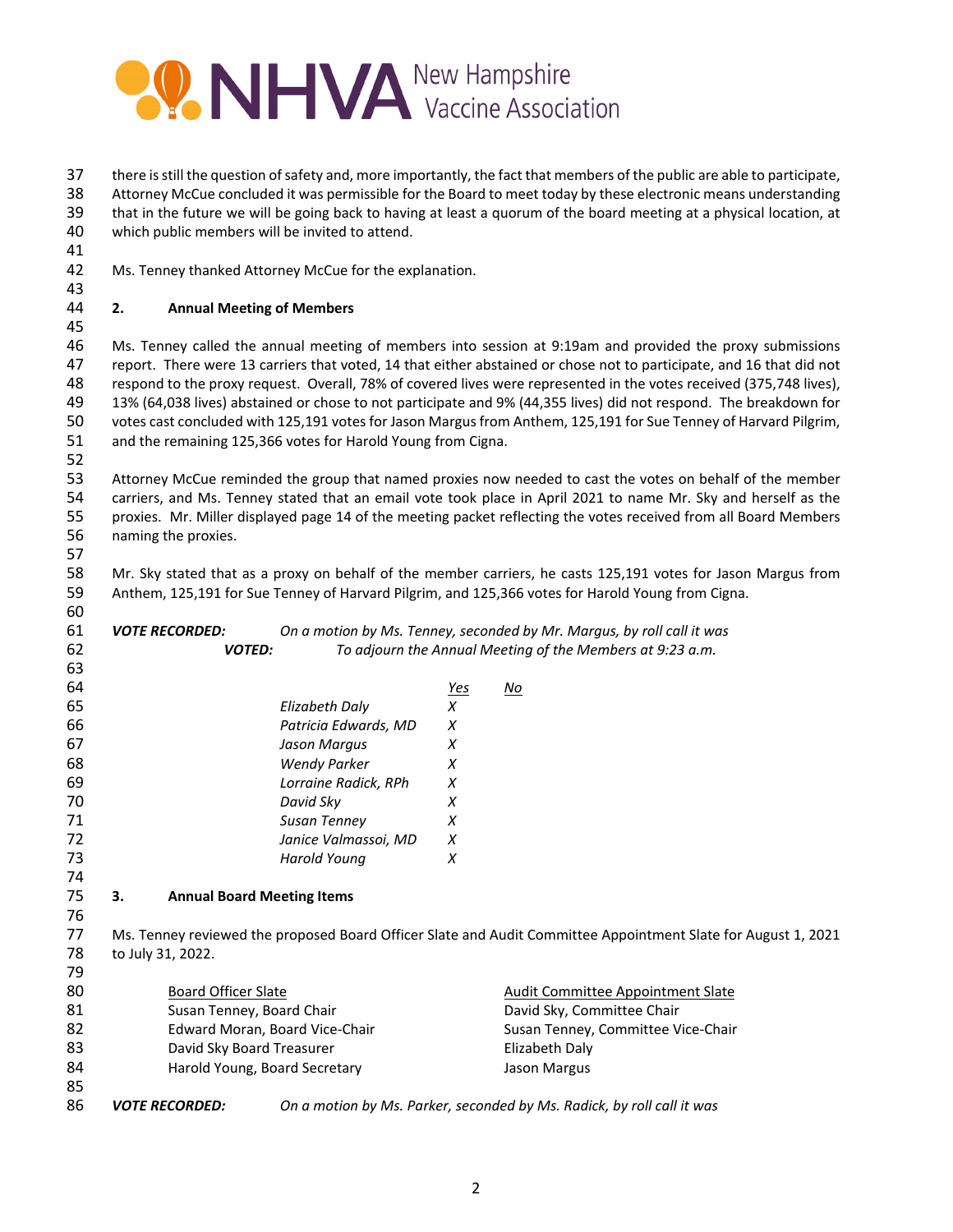

| 87         | <b>VOTED:</b>                          |                                         |                 | To confirm both the slate for Board of Directors and the Audit Committee                                                                               |
|------------|----------------------------------------|-----------------------------------------|-----------------|--------------------------------------------------------------------------------------------------------------------------------------------------------|
| 88         |                                        | Appointments as proposed.               |                 |                                                                                                                                                        |
| 89         |                                        |                                         |                 |                                                                                                                                                        |
| 90         |                                        |                                         | <u>Yes</u>      | <u>No</u>                                                                                                                                              |
| 91         |                                        | <b>Elizabeth Daly</b>                   | X               |                                                                                                                                                        |
| 92         |                                        | Patricia Edwards, MD                    | Χ               |                                                                                                                                                        |
| 93         |                                        | Jason Margus                            | Χ               |                                                                                                                                                        |
| 94         |                                        | <b>Wendy Parker</b>                     | X               |                                                                                                                                                        |
| 95         |                                        | Lorraine Radick, RPh                    | Χ               |                                                                                                                                                        |
| 96         |                                        | David Sky                               | X               |                                                                                                                                                        |
| 97         |                                        | Susan Tenney                            | Χ               |                                                                                                                                                        |
| 98         |                                        | Janice Valmassoi, MD                    | X               |                                                                                                                                                        |
| 99         |                                        | <b>Harold Young</b>                     | X               |                                                                                                                                                        |
| 100        |                                        |                                         |                 |                                                                                                                                                        |
| 101        |                                        |                                         |                 | Mr. Miller explained that pages five through eight of the meeting packet contain three documents that are renewed                                      |
| 102        |                                        |                                         |                 | annually: the Oath of Office, Conflict of Interest Statement, and the Code of Ethics Annual Affirmation Statement.                                     |
| 103        |                                        |                                         |                 | These documents are also reviewed by the auditor as part of the annual audit. Mr. Miller asked that they each be                                       |
| 104        |                                        |                                         |                 | completed and returned to Ms. Meagher as soon as you are able. There were no questions.                                                                |
| 105        |                                        |                                         |                 |                                                                                                                                                        |
| 106        | 4.                                     | <b>Review and Acceptance of Minutes</b> |                 |                                                                                                                                                        |
| 107        |                                        |                                         |                 |                                                                                                                                                        |
| 108        |                                        |                                         |                 | Ms. Tenney asked if there were any changes needed to the March 3, 3021 minutes or discussion. Ms. Radick                                               |
| 109        |                                        |                                         |                 | indicated prior to the meeting that on line 92 the word "an" should be replaced with "a". There were no other                                          |
| 110        | corrections or comments.               |                                         |                 |                                                                                                                                                        |
| 111<br>112 | <b>VOTE RECORDED:</b>                  |                                         |                 |                                                                                                                                                        |
| 113        | <b>VOTED:</b>                          |                                         |                 | On a motion by Ms. Radick, seconded by Ms. Parker, by roll call it was<br>To accept the March 3, 2021 Board Meeting minutes with the noted correction. |
| 114        |                                        |                                         |                 |                                                                                                                                                        |
| 115        |                                        |                                         |                 | $\underline{\mathsf{No}}$                                                                                                                              |
| 116        |                                        | <b>Elizabeth Daly</b>                   | <u>Yes</u><br>X |                                                                                                                                                        |
| 117        |                                        | Patricia Edwards, MD                    | Χ               |                                                                                                                                                        |
| 118        |                                        | Jason Margus                            | Χ               |                                                                                                                                                        |
| 119        |                                        | <b>Wendy Parker</b>                     | Χ               |                                                                                                                                                        |
| 120        |                                        | Lorraine Radick, RPh                    | Χ               |                                                                                                                                                        |
| 121        |                                        | David Sky                               | X               |                                                                                                                                                        |
| 122        |                                        | Susan Tenney                            | X               |                                                                                                                                                        |
| 123        |                                        | Janice Valmassoi, MD                    | X               |                                                                                                                                                        |
| 124        |                                        | <b>Harold Young</b>                     | X               |                                                                                                                                                        |
| 125        |                                        |                                         |                 |                                                                                                                                                        |
| 126        |                                        |                                         |                 | Ms. Tenney mentioned that documentation of the email vote from April 21, 2021, was included in the meeting                                             |
| 127        |                                        |                                         |                 | packet. It will become part of this meeting's minutes and is posted on the website with the meeting materials.                                         |
|            |                                        |                                         |                 |                                                                                                                                                        |
| 128<br>129 | <b>Executive Director Report</b><br>5. |                                         |                 |                                                                                                                                                        |
|            |                                        |                                         |                 |                                                                                                                                                        |
| 130<br>131 |                                        |                                         |                 |                                                                                                                                                        |
| 132        |                                        |                                         |                 | Mr. Miller advised there would be two votes to be taken, one in terms of the payment to the State of New Hampshire                                     |
| 133        |                                        |                                         |                 | and a second related to the FY2021 Administrative Budget which the Audit Committee recommended for approval                                            |
|            | at their April 28, 2021, meeting.      |                                         |                 |                                                                                                                                                        |
| 134        |                                        |                                         |                 |                                                                                                                                                        |

 Mr. Miller reminded the group that several years ago the NHVA determined that unused funds held in the state vaccine account would be returned to the NHVA so that the NHVA could earn interest to help fund the Association.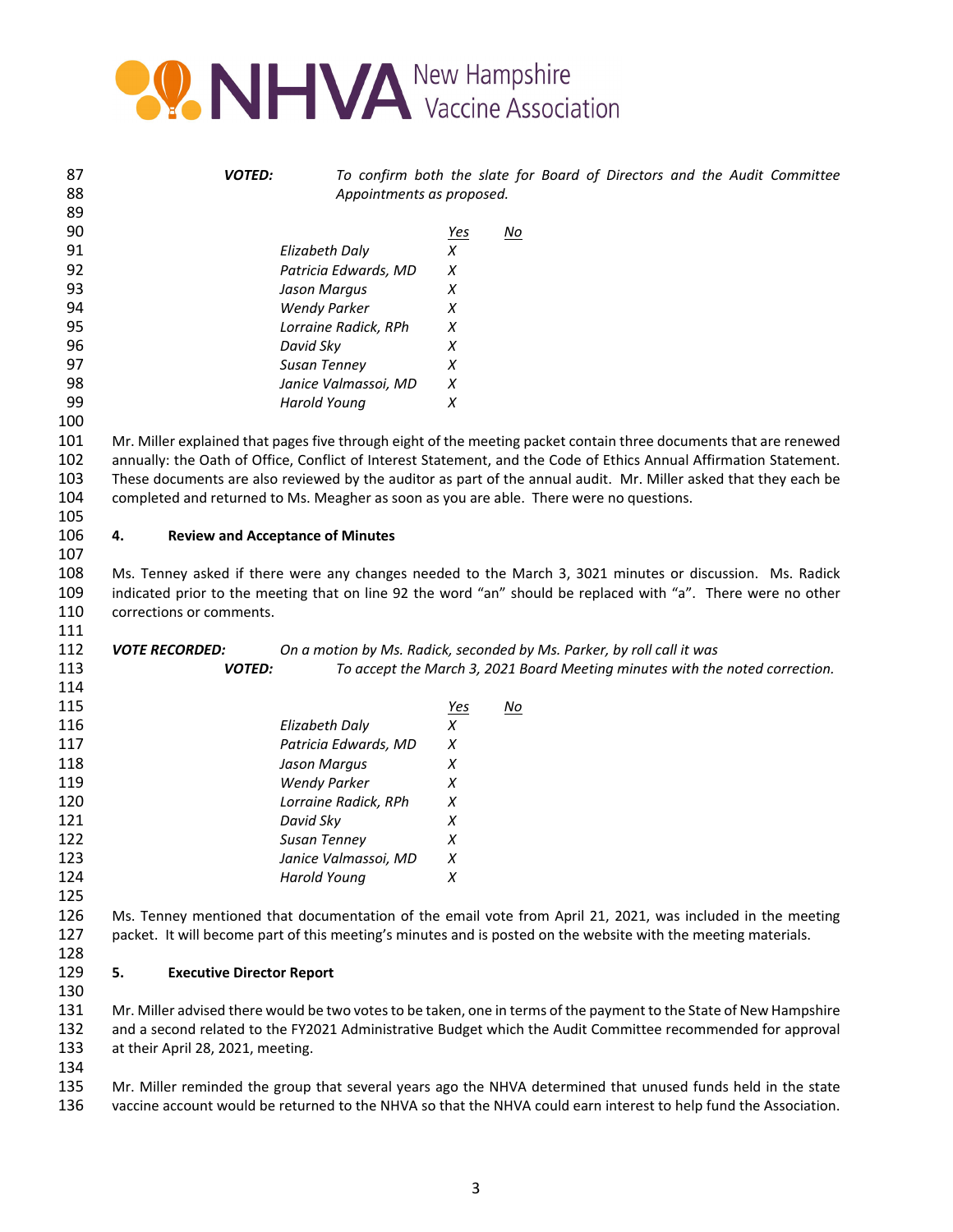

 If the payment needed by the State in June was a different amount that what had been estimated, it was just "absorbed" in the funds held by the state. Going forward, as we have effectively zeroed out the state account, we 139 will need to discuss the annual payment amount each June because there is a zero balance at the state. This year, the amount requested by the state is \$11,830,529.14 as specified in the enclosed memorandum.

142 Mr. Miller report that as we prepare for the next assessment setting process this summer, we will examine the entire process again. Three years ago when Helms became the Administrator, a major recommendation was to determine how to move excess funds back to the Association. Now that this has been done, we are in a different position whereby the funds at the State have been zeroed out, but our estimates need to be validated each June with actual expenditure data provided by the State.

 Ms. Daly explained for newer Board Members, that under the prior Administrator, a payment amount was identified nearly two years in advance and that amount was paid in June even though the State did not necessarily spend that amount during the year which resulted in overpayments to the State account. This is the first year there are not leftover funds that have been used as a buffer to the estimate. As a result, it is even more important that the estimate is as exact as possible, but it is also quite difficult to be exact nearly two years in advance. The \$11.8M being requested this year is based on actual expenses that the Department paid for vaccines this year.

 Mr. Miller added that as Helms has done in the past to stabilize the assessment rate, we would look to try and stabilize the payment to the State as much as possible as it has varied over the past years from \$9M to \$19M albeit the actual insurer portion of the budget each year has been in the \$15M range.

 Mr. Miller reminded the group that we have successfully set aside \$5M in assessment reserves and these dollars are 160 to support future unknowns such as a new vaccine or the new COVID-19 vaccinations once the federal government 161 no longer pays for them. 

 Ms. Tenney asked if there were any questions. Hearing none, she asked for a motion for the payment to the State of New Hampshire.

 *VOTE RECORDED: On a motion by Ms. Radick, seconded by Ms. Parker, by roll call it was VOTED: To approve the payment of \$11,830,529.14 to the State of New Hampshire.*

| 169 |                      | Yes | No |
|-----|----------------------|-----|----|
| 170 | Elizabeth Daly       | x   |    |
| 171 | Patricia Edwards, MD | X   |    |
| 172 | Jason Margus         | х   |    |
| 173 | <b>Wendy Parker</b>  | х   |    |
| 174 | Lorraine Radick, RPh | x   |    |
| 175 | David Sky            | x   |    |
| 176 | <b>Susan Tenney</b>  | х   |    |
| 177 | Janice Valmassoi, MD | х   |    |
| 178 | Harold Young         | х   |    |
| 179 |                      |     |    |

 Ms. Tenney stated the Audit Committee recommended approval of the administrative budget that was presented at the April 28, 2021, meeting. Mr. Miller reviewed the proposed FY2022 budget, and the total FY2022 administrative budget totals \$148,647. Previous years' budgets are reflected in the document.

 Mr. Miller asked if any of the Audit Committee Members would like to comment. Mr. Sky added that the Audit Committee did a full review of this budget when presented to them and it was voted to recommend to the Board of Directors to approve the budget as presented.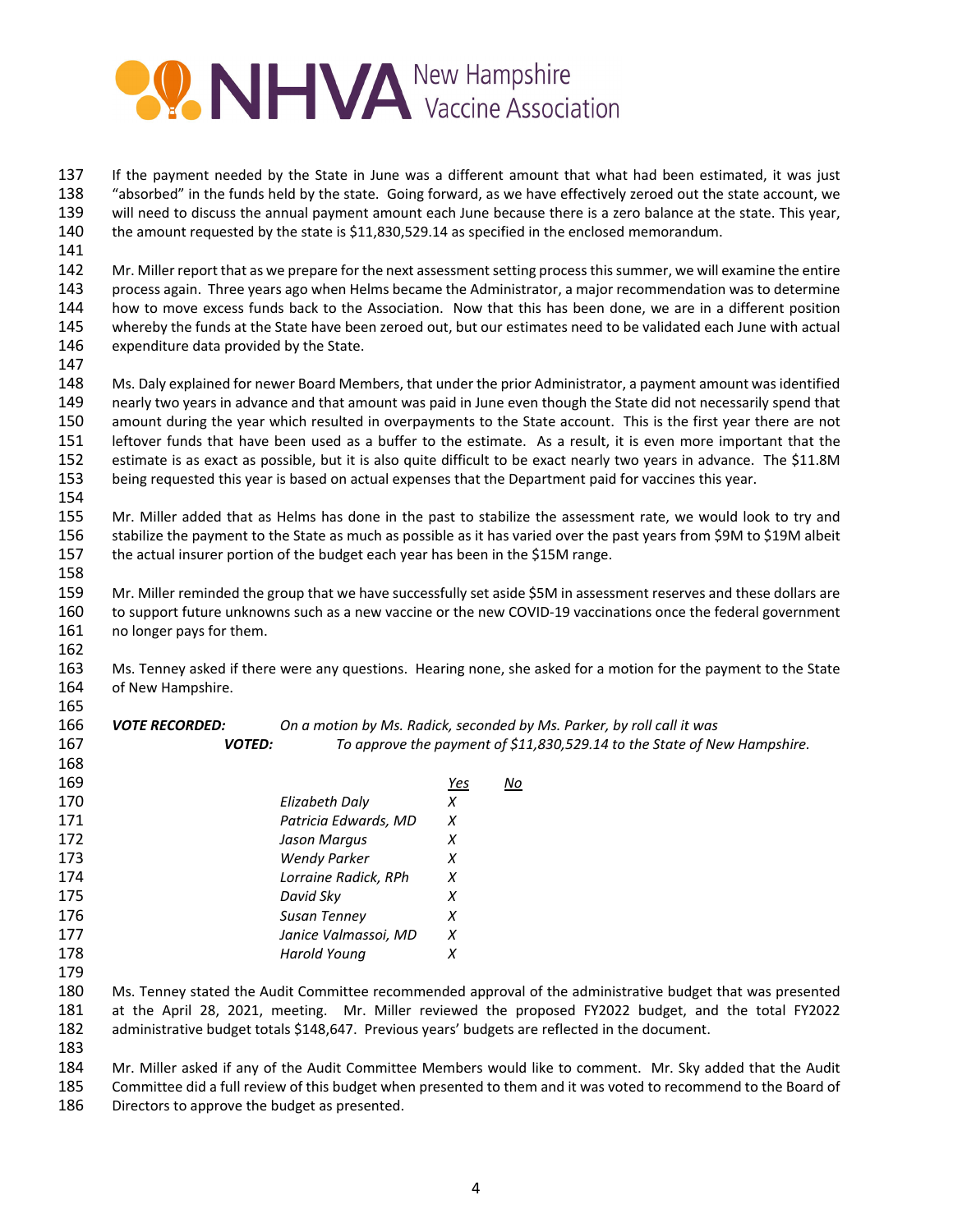

 Mr. Miller identified one typographical error at the very top of the page. The document states FY 21 and it actually reflects FY 22. Ms. Tenney asked if there were any questions. Hearing none she asked for a motion. *VOTE RECORDED: On a motion by Mr. Sky, seconded by Ms. Parker, by roll call it was VOTED: To approve the FY2022 Administrative Budget as presented with the noted correction. Yes No Elizabeth Daly X Patricia Edwards, MD X Jason Margus X Wendy Parker X Lorraine Radick, RPh X David Sky X Susan Tenney X Janice Valmassoi, MD X Harold Young X* Ms. Tenney then asked Mr. Miller to review the unaudited financial statements. Mr. Miller highlighted a few items on the *Statement of Cash Flow* noting the past three quarters' assessment incomce have been very consistent. The fourth quarter is an interim figure since the quarter has not been completed. The assessed lives have been higher than budget as the impact of COVID has not been as high as anticipated. The investment portfolio balance continues 212 to decline as instruments are called and funds are redeposited to the ICS account. The *Statement of Financial Position* shows nothing remarkably different from prior quarters. The *Statement of Change in Net Assets* details the budgeted‐to‐actual expenses and the quarterly assessed lives. The variance between the projected covered lives of 153,000 and the actual covered lives reported of 161,828. Similarly, to the last several quarters, NHVA holds a strong cash position. Dr. Edwards asked if the increase in assessed lives could be a result of more people moving into the State. Mr. Miller 221 explained that the higher assessed lives being reported, compared to the projection, is the result of less loss of commercial coverage than anticipated due to COVID. While the total assessed lives do continue to drop, they are higher than what we budgeted. 225 With the close of the quarter at the end of June, Mr. Miller advised updated financial statements would be available 226 in a few weeks. These will be provided to the auditor for their review. Mr. Miller provided several updated charts in the *Assessment Trends Update Memorandum.* Newly added to the *Average Number of Assessed Child Lives by CY Quarter* chart is the insert breaking out the TRICARE assessed lives 230 trend. We see that while the overall lives are decreasing the TRICARE lives are increasing. Reviewing the *NH Medicaid Enrollment* chart, Mr. Miller pointed out the slow and steady march upward in Medicaid enrollment since the start of the pandemic. The Medicaid Expansion population is increasing at a faster rate than the traditional population.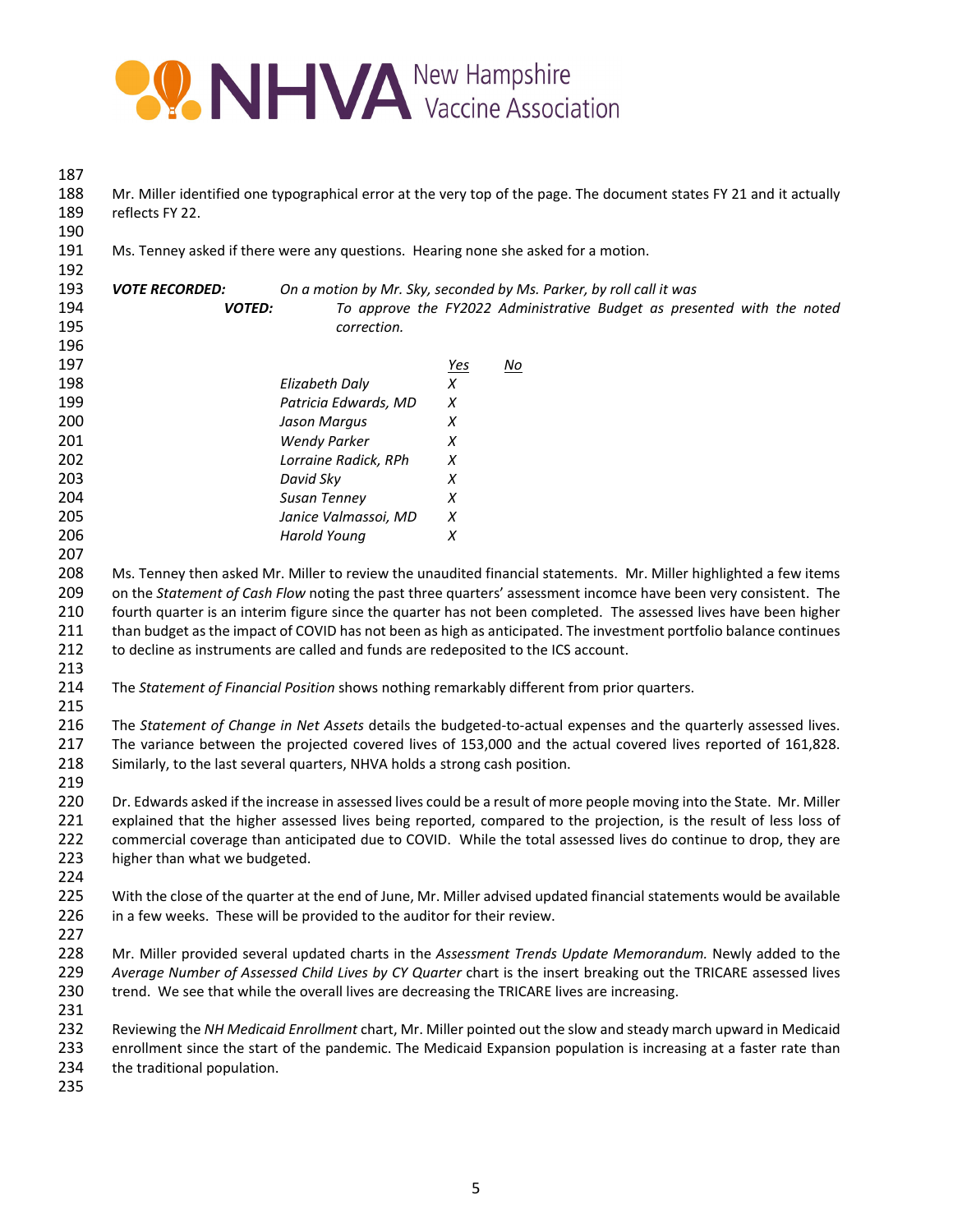## **PONHYA** New Hampshire

 The final chart reflects the new unemployment rate for NH, and it has dropped to 2.5%, which is lower than at the beginning of the pandemic.

 239 Mr. Miller closed his reporting stating that the audit is scheduled to take place in July, and Carew & Wells has been 240 retained to conduct the audit. Helms has already begun to provide requested documentation. The kickoff meeting will be in person at the beginning of July, and they are scheduled to be on site for two days. Results of the audit will be provided to the Audit Committee and then will be presented to the full Board at the September meeting.

- **6. Department of Health and Human Services Update**
- 

 Ms. Tenney invited Ms. Daly to provide her update for DHHS. Ms. Daly began by stating that both Pfizer and Moderna have submitted their applications to the FDA for regular licensure (removal of the emergency usage authorization status). She expects this new approval to occur given that we have had hundreds of millions of people vaccinated in our country. The new approval might be in place by the end of the calendar year. At that point, it is possible that 249 the cost of the vaccine will transition from being fully government funded to the normal vaccine payment processes. Ms. Daly clarified that she is not sure whether or not that will happen, or the timing if it does. As information is received, Ms. Daly indicated she will share it with the Board.

 Ms. Daly reported that kids 12 years of age and up now have access to COVID vaccinations through Pfizer, and Moderna has submitted their authorization request to the FDA which might make two vaccines available by the end of June. Both companies also are conducting clinical trials for kids six months to 11 years of age. The Pfizer trials were done in stages, so approval could be done in stages. Johnson and Johnson is conducting clinical trials for ages 12 to 17 years.

259 DHHS is moving vaccination operations from a heavily State-provided distribution approach to the health care system via pharmacies and healthcare provider offices; there are more than 240 pharmacies currently providing 261 vaccines. At the end of this month, the State-run sites will close.

 Dr. Edwards expressed concern that the vaccinations may slow down due to the initial myocarditis concerns asking Ms. Daly if she had any thoughts on this. Ms. Daly said that both the FDA and CDC are reviewing this. Ms. Daly 265 advised that COVID-19 vaccines have been administered to 18 million people with minimal reports of myocarditis so they continue to recommend the vaccine as the benefits certainly outweigh any potential myocarditis.

 Dr. Valmassoi asked how the new, combination vaccine called Vaxelis will impact the NHVA from a budgetary perspective. Ms. Daly advised that she does not currently have any information on that. Dr. Edwards stated that national data projects it will be less expensive than then current dosing arrangement as it reduces the number of doses. 

 Mr. Miller asked Ms. Daly about the timing of the commercial insurers' responsibility for the cost of the COVID vaccine and the potential for booster shots. Ms. Dally advised that there is speculation about booster shots, but her office has not received any information on this. The length of immunity is being monitored and the government will 276 probably provide recommendations depending on different strains of the virus as well.

278 Ms. Tenney congratulated Ms. Daly for the success the Department has had with rolling out the vaccine program. Dr. Valmassoi and Dr. Edwards also expressed their appreciation of the hard work. All agreed that the work was well done. Ms. Daly further highlighted the entities that partnered to make it a successful rollout including: healthcare providers, hospitals, regional public health networks, and the National Guard.

 Dr. Edwards asked if Ms. Daly knew the percent of the New Hampshire population that had been vaccinated. Ms. Daly stated that approximately 60% of the entire population, including those that are not eligible yet to receive the